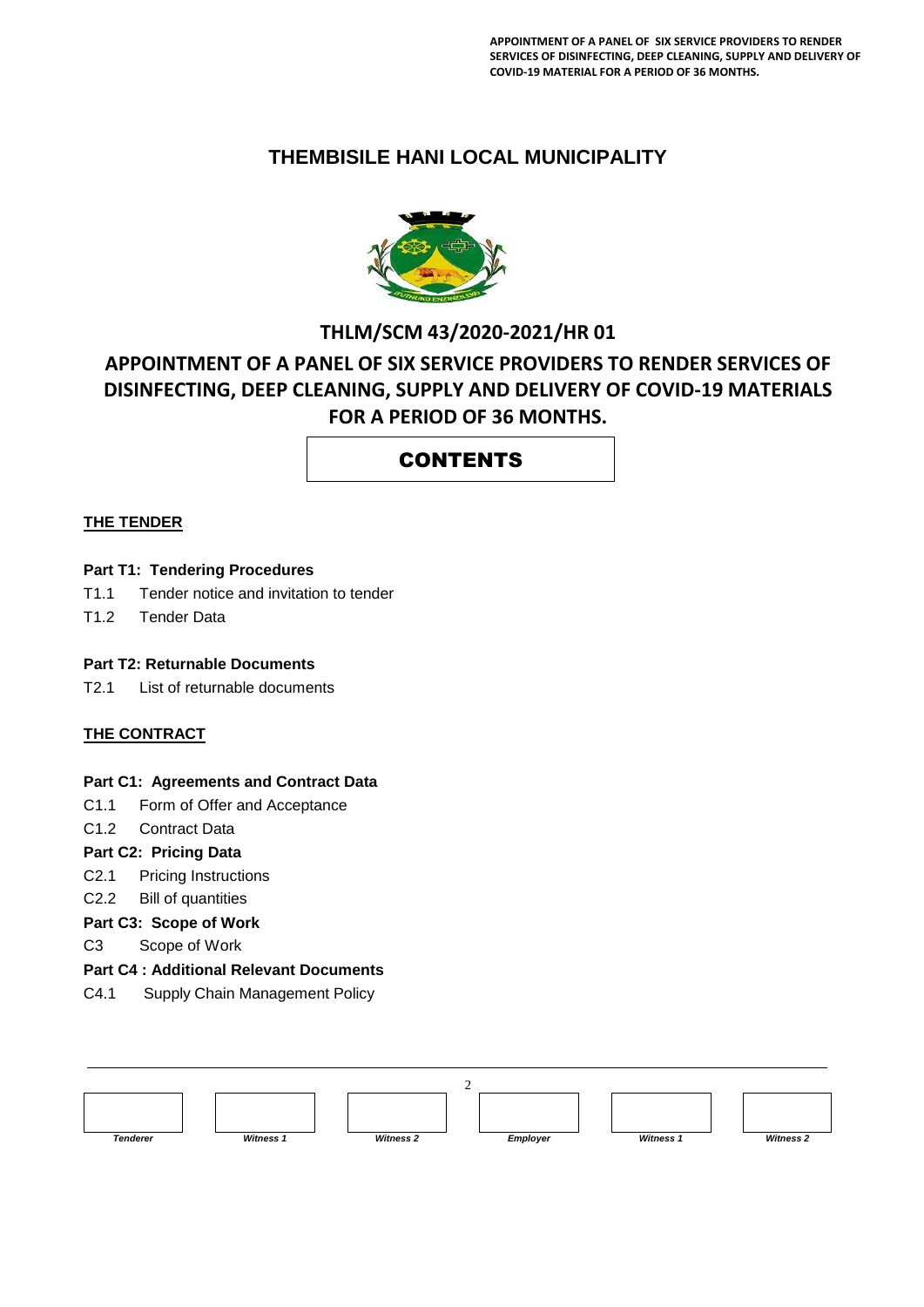### **THEMBISILE HANI LOCAL MUNICIPALITY**



### **THLM/SCM 43/2020-2021/HR 01**

### **APPOINTMENT OF A PANEL OF SIX SERVICE PROVIDERS TO RENDER SERVICES OF DISINFECTING, DEEP CLEANING, SUPPLY AND DELIVERY OF COVID-19 MATERIALS FOR A PERIOD OF 36 MONTHS.**

# **TENDERING PROCEDURES**

#### **THE TENDER**

#### **Part T1: Tendering Procedures**

- T1.1 Tender notice and invitation to tender
- T1.2 Tender Data

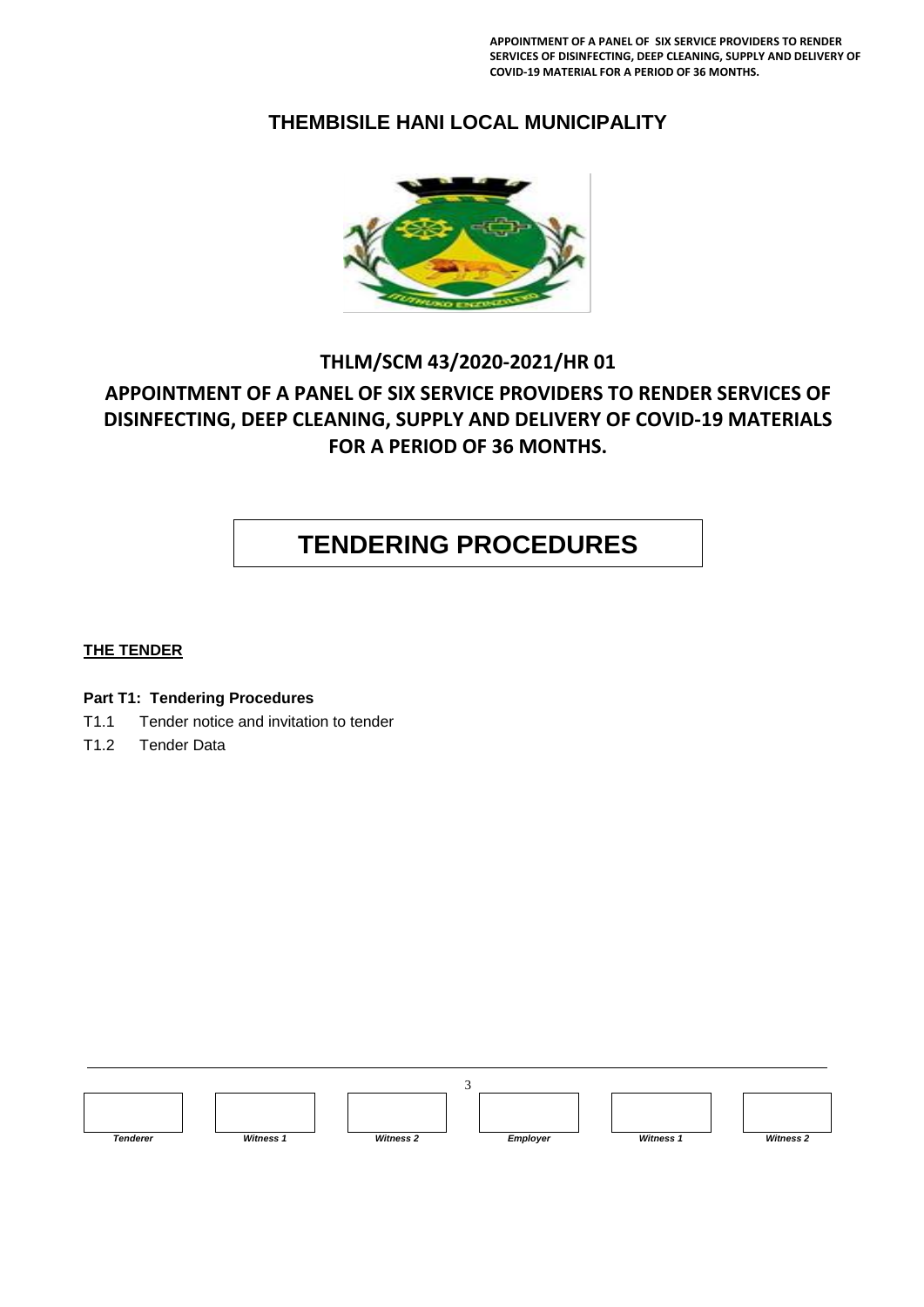**APPOINTMENT OF A PANEL OF SIX SERVICE PROVIDERS TO RENDER SERVICES OF DISINFECTING, DEEP CLEANING, SUPPLY AND DELIVERY OF COVID-19 MATERIAL FOR A PERIOD OF 36 MONTHS.**

### **THEMBISILE HANI LOCAL MUNICIPALITY**



### **THLM/SCM 43/2020-2021/HR 01**

### **APPOINTMENT OF A PANEL OF SIX SERVICE PROVIDERS TO RENDER SERVICES OF DISINFECTING, DEEP CLEANING, SUPPLY AND DELIVERY OF COVID-19 MATERIAL FOR A PERIOD OF 36 MONTHS.**

### T1.1 TENDER NOTICE AND INVITATION TO TENDER

| <b>CONTRACT NO</b>                   | <b>DESCRIPTION</b>                                                                                                                                                                                         | <b>BRIEFING</b><br><b>SESSION</b>    | <b>PRICE PER BID</b><br><b>DOCUMENT</b> | <b>CLOSING DATE</b>     |
|--------------------------------------|------------------------------------------------------------------------------------------------------------------------------------------------------------------------------------------------------------|--------------------------------------|-----------------------------------------|-------------------------|
| <b>THLM/SCM43/20</b><br>20-2021/HR01 | APPOINTMENT OF A PANEL OF SIX<br><b>SERVICE PROVIDERS TO RENDER</b><br>SERVICES OF DISINFECTING, DEEP<br><b>CLEANING, SUPPLY AND DELIVERY OF</b><br><b>COVID-19 MATERIAL FOR A PERIOD</b><br>OF 36 MONTHS. | <b>NO BRIEFING</b><br><b>SESSION</b> | R400.00                                 | 15 MAY 2021<br>@12:00pm |

Tender documents will be available at the municipality from the 1<sup>st</sup> May 2021. Kindly note that the E-tender portal is currently not working. Prospective bidders should take note that due the current COVID-19 pandemic, the Municipality must adhere to the Regulations of Disaster Management Act in avoiding gatherings. Therefore, there will be no briefing session and public tender opening. All enquires will be addressed electronically. Bidders are encouraged to forward inquiries at least two weeks before closing of tenders to allow correspondence in time.

Payments for hardcopy tender documents can made at the Municipal cashier's office in Kwaggafontein C and can be obtained on payment of a non-refundable cash amount indicated above. Only bank guaranteed cheques will be accepted and must be made payable to Thembisile Hani Local Municipality. Sealed documents marked with the tender number "**CONTRACT NO. THLM/SCM43/2020-2021/HR01 APPOINTMENT OF A PANEL OF SERVICE PROVIDERS TO RENDER OF DISINFECTING AND DEEP CLEANING SERVICES, SUPPLY OF COVID 19**